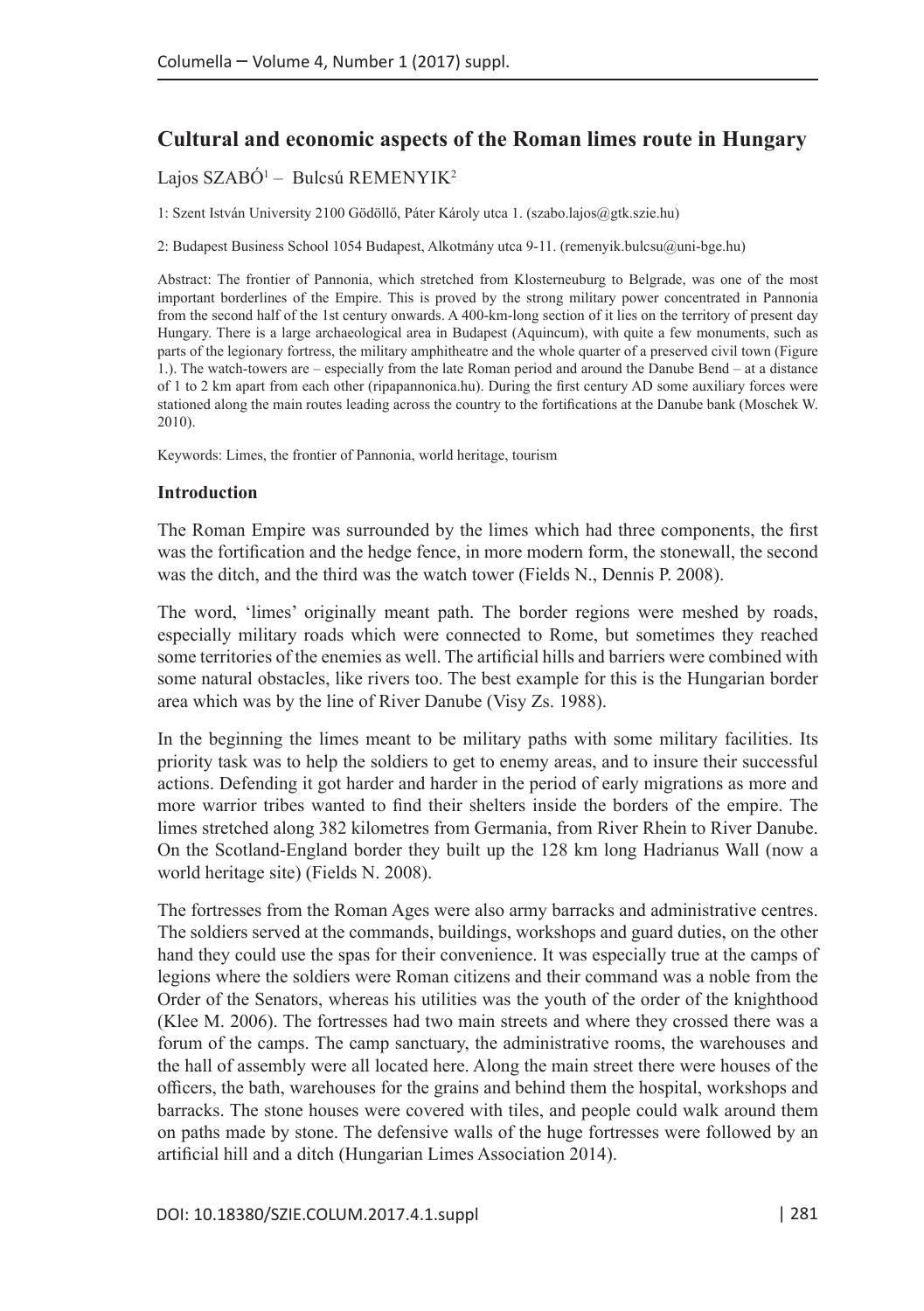Along the right side of the Danube, the limes was perfect for transportation even in the Middle Ages, because of its thick stoned grounding and pebble cover. The distances from the legion camps were singed by labelled milestones. From the first century only a few ruins of the wooden watch towers got well-known. The second century's famous memories are the construction signs of the watch towers. Around all watch towers there were ditches, and by the sides of the ditches there were fixed fences (Visy Zs. 2003).

## **Materials and methods**

We made a questionnaire and were researching in the Contraaquincum, at the Március 15. tér, in Budapest. This is the place where the Duna Limes Visitors Centers will be built. The square is not big, but it was renovated 2 years ago, and tokens got very important roles. We asked a lot of people from different ranges. One of the main topic was the limes. Firstly, I wanted to know, what do people know about that. Otherwise do they know where are these remains of the limes and whether they visit them. The other main topic was connected to the world heritage sites. What do people think about this and how we can support them?

We asked 120 people. The conclusion: more than half of the people do not know the limes. Some people tried to say something or bluffed, but when they saw my stunned face, they said they do not know. After that, the half of people could answer for the question of "Where you find the remains of the limes?" Somebody could set out Aquincum, Pécs and Szombathely. They were middle-aged or university students. Persons, who know something about the limes, already visited those (Figure 3.).

The most popular place is the Aqiuncum Museum, because it is situated in Budapest, so it is close to their home; and the Early Christian Burial Sites in Pécs, because nowadays it is really popular (Figure 4.).

In conclusion, it is due to the rank of World Heritage and title of European Capital. However, I met such a respondent who took part in the Dunaszekcső's Camp two years ago, and he – according to his telling – got a detailed insight to the stories of Romans. During my questions, I mentioned separately the Savaria Carnival because in my opinion, this is the most known event connected to the Roman Era. This event was very well-known, I did not have any respondent, who had never heard of it. One third of my respondents went to see this Carnival – they were mainly middle-aged people.

People supported the idea of Duna Limes being a World Heritage site and they think this entry is a good idea. 10 people said that our country would do better if we care about more important things. More optimistic people believe in this and they see the possibilities in it to popularize our country and attract foreign people. The mentioned history teacher was who mostly showed and explained his opinion about this topic. He said, it would be necessary to have a lot of support for the development, which is essential to be worthy to be ranked.

Consequently, I suppose my hypothesis is true. Most of the people do not know exactly the definition of limes. People who are interested in the culture and history, they look up the vaults in the Necropolis, the Savaria Carnival, or the Museum of Aquincum (Figure 1.). From my point of view, most of the people would not visit a town only to see the relics of the limes. It would be advisable for those settlements, who would like to show their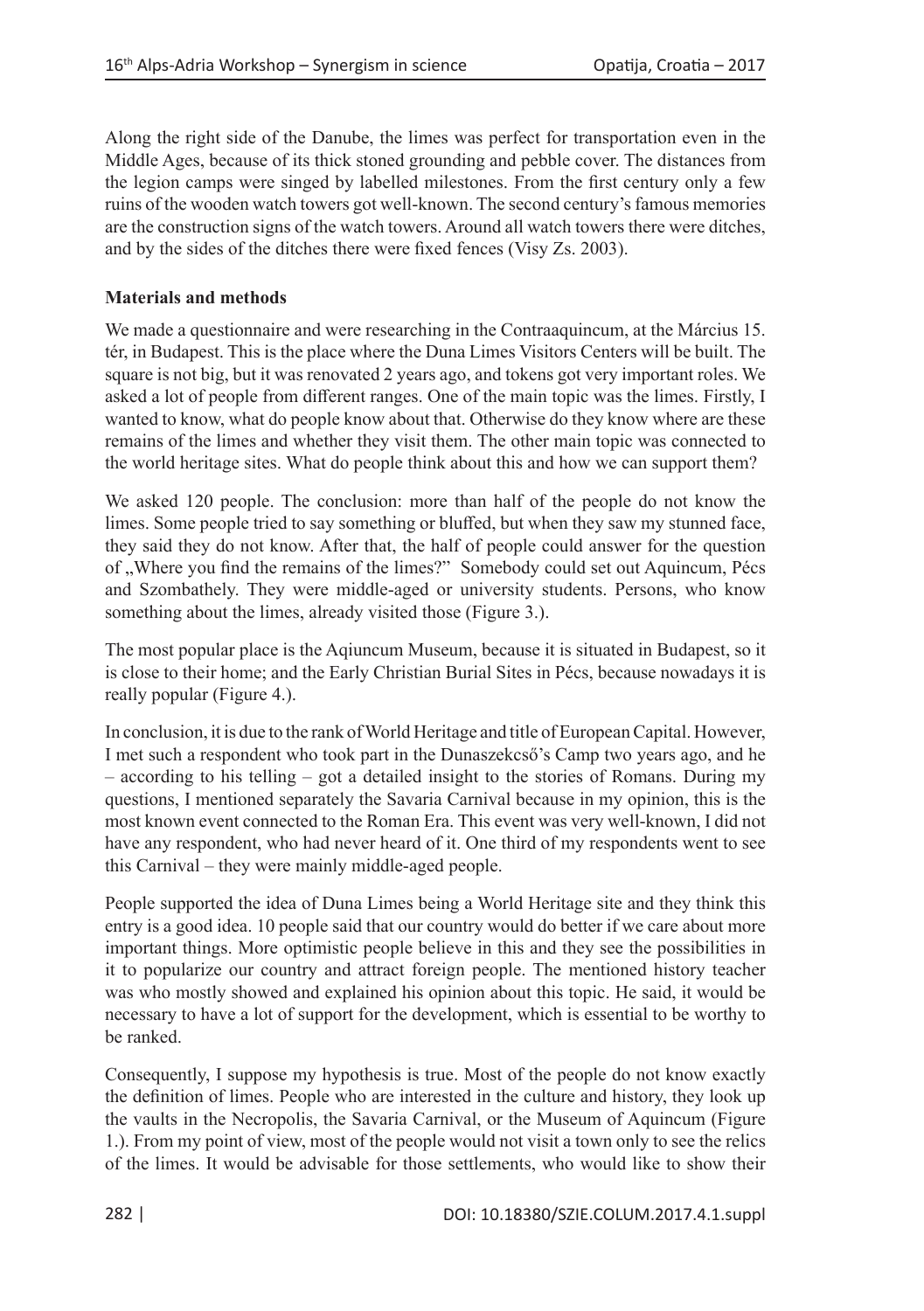relics of roman era, to cooperate with other attractions or features. If we look back to the mentioned settlements, there is minimum one other feature everywhere, because of tourist, who would like to visit that place. The success of Aquincum is due to that this place is located in Budapest. There are several tourist attractions in Pécs, besides the relics, there are crypts as well. There is a camp in Dunaszekcső, while in Szombathely a colourful carnival takes place. These are good examples for the future. If they care more about the marketing plans, some other places might also become popular.



*Figure 1. The old museum building inside the archaeological park at Aquincum (Budapest) is surrounded by the ruins. (Remenyik B.-Szabó L.-Tóth G. 2014)*

### **Results and discussion**

Winning the Word Heritage title would make a huge difference in the life of the Danube Valley, it would create a thematic network with a united (yet individual) attraction site. The Roman Lines (the section from The Netherlands to Hungary) would become the biggest and the longest site by the Word Heritage of UNESCO in 2018. (Figure 2.)

This would also show an example for the Word Heritage river side businesses to create a common brand and promote unified marketing activities. This is the only river side nomination out of the Word Heritage nominations' list, which insures an advantage for the settlement around the Danube, but the good operation of this network also depends on the readiness and willingness of the settlements.

For this reason our goal was to design a unified network along the Danube which shows the unification of the attraction sites. The long-term planning of tourism concept of the Danube Limes.

The approval of the Danube Limes to the Word Heritage Program would mean a long-term planning of the tourism concept and the connecting projects. The planning of the cultural

DOI: 10.18380/SZIE.COLUM.2017.4.1.suppl | 283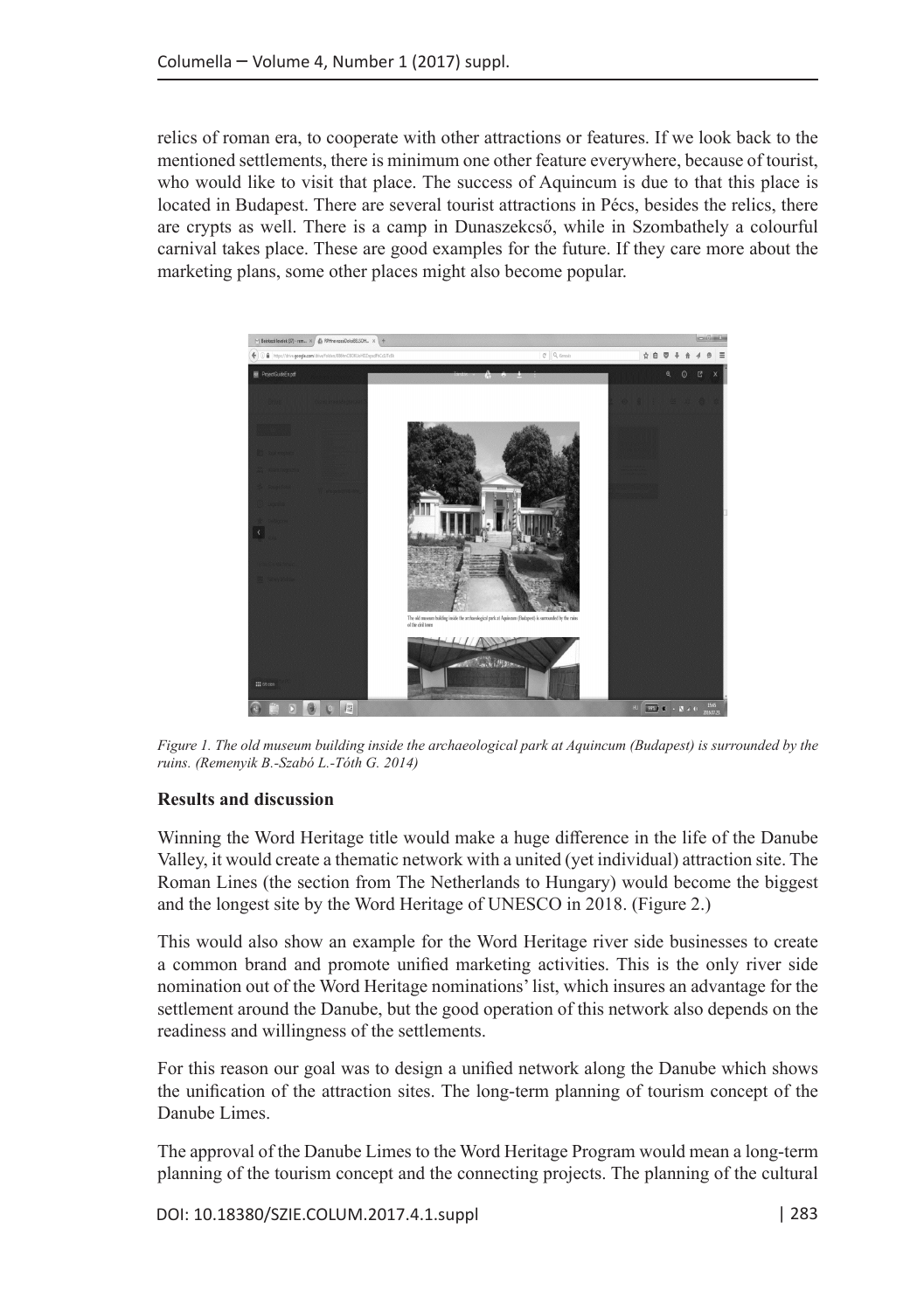activities has introduced possible theatre locations as well. The theatres were suggested to perform ancient-themed plays. We have dealt with tourism networking of the nominated and already accepted heritage sites at those sections, which would introduce the World Heritages along the Danube.



*Figure 2. Map of the Roman frontier in the Middle Danube area. http://mek.oszk.hu/02100/02185/html/1324.html*

During the archaeological demonstration of Roman Limes we divided the Danube to thematic design sections (upper part of the Danube-Early Empire, Danube Bend-Late Empire, under part of the Danube-Golden Age of Pannonia), we attach story matrixes to them and mention the Hungarian heritage parks, which banter to Danube and Roman Empire. The designers agreed about introducing two emphasized Roman locations, as the giant attraction to the tourists, the fortress of Brigetio at Komárom and the fortress of Alisca in Őcsény. The syllabus of active tourism is divided to smaller chapters, the first of these is the bicycle tourism, where the section of EuroVelo bike path and the future World Heritage sites were liaised. At the equestrian tourism there are serious equestrian developments, which are already accomplished along the Danube, but some of these attraction components do not work together, therefore we made a suggestion about the configuration of an EuroHorse 5 route along Danube and renewal of the Kincsem – National Equestrian Programme. As part of the water tourism to help the Kayak-Canoe Association's work, we made a suggestion to build a harbour. With the Hiking Association we drew a route for hike-loving tourists.

At the industrial tourism we would turn the industrial cities' latest developments along the Danube to a thematic route (from AUDI to nuclear power station). At the part of medical tourism, we analysed the baths in the Danube area. At the chapter of gastro tourism, besides the fisherman's soup, the wine regions in the Danube area and Hungaricums were represented. At the part of castles, the castle buildings, which banter to Danube, were thematically introduced. At the National Parks we took the matching and the variant points, and we made the programme suggestions about how we can accept the extent visitors as a result of World Heritage title. At the pilgrimages, we analysed the spots of the different religions, we made a suggestion to build the unitary cardinal's, bishop's, abbot's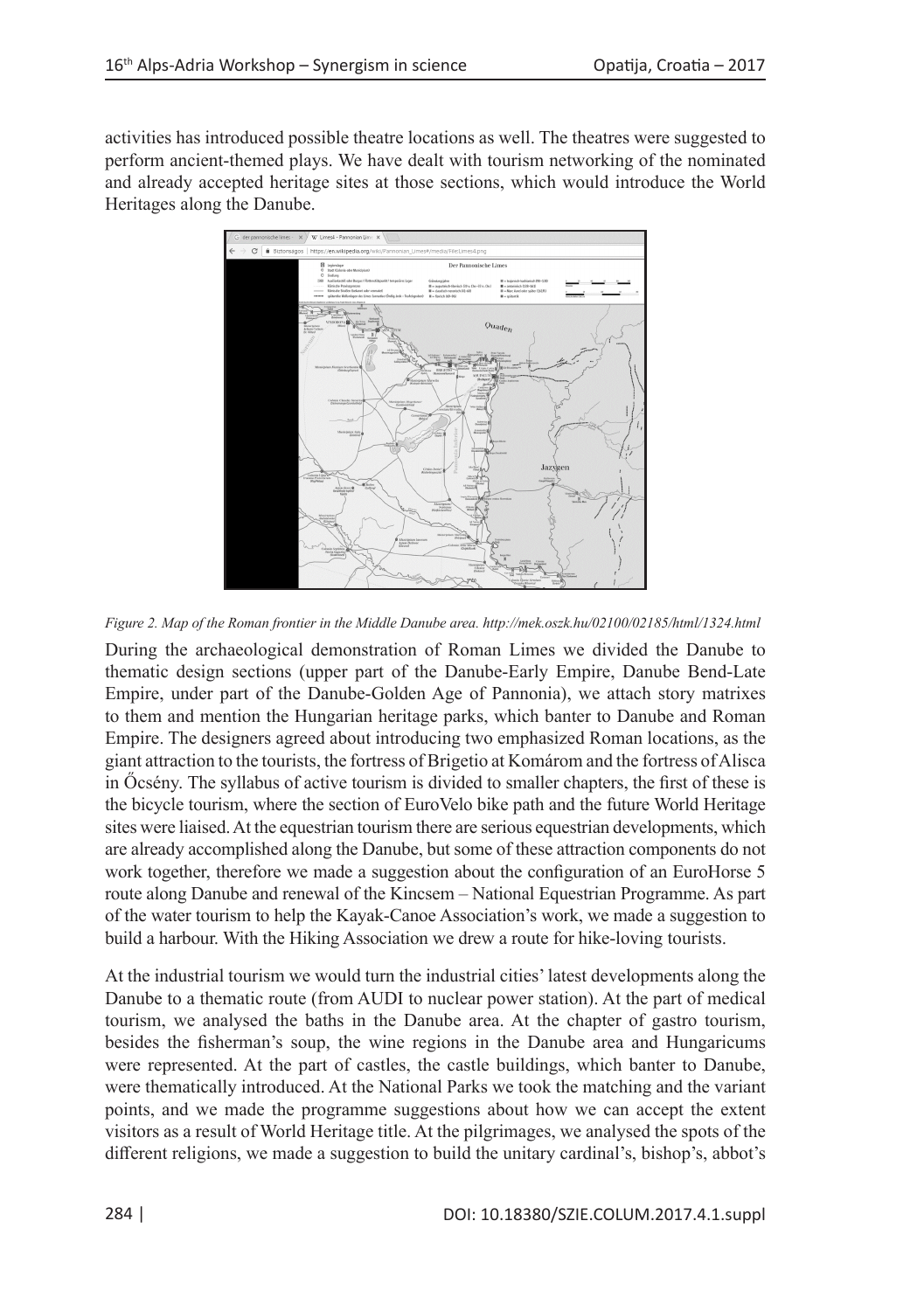pilgrimage. Towards the Danube regions' development, we thought there is a need of creating the Budapest-Duna card.

#### **Conclusions**

In conclusion, the Duna Limes World Heritage Project is completed and sent to UNESCO and ICOMOS to assess it. The two organizations asked in their reply to get the tender again in 2018, together with the Dutch-German-Austrian-Slovakian-Hungarian participants. We hope that they will judge it positively – because they promised so. Hungary also has another roman heritage, which increased the tourist attendance of the city significantly. The [Early](http://whc.unesco.org/en/list/853) [Christian Necropolis of Pécs](http://whc.unesco.org/en/list/853) became World Heritage Site of UNESCO in 2000, which was both good for the crypts, and for the city. These crypts came from the Roman Era. Heritage Committee explained, they accepted such cultural historical treasures on the list, because they represent the ancient building structure and the early Christian burial architecture mixed with the arts of the North and West Roman provinces, through the architecture and wall-paintings. The underground crypts and relic chapels show the endurance and faith of the late Roman European Christian communities and also present the eternal roots of civilization and culture which still has effects for nowadays (Jilek S. 2006).

If the UNESCO Heritage title could be awarded to the limes, there would be an economic advantage:

- increment the number of visitors, the durations of stay, the capacity's usage and the purchasing's power,
- developing the attractions, visitors centres and accommodation's,
- building the transport network,
- built up the Danube destination and the Danube industrial area.

#### **References**

Anonymous (2014): Hungarian Limes Association Danube Program. http://www.ripapannonica.hu/english/ index.html

Jilek S. (2006): Grenzen des Römischen Imperiums. Verlag Philipp von Zabern, Mainz.

Klee M. (2006): Grenzen des Imperiums. Leben am römischen Limes. Konrad Theiss Verlag, Stuttgart.

Moschek W. (2010): Der Limes, Grenze des Imperium Romanum. Primus Verlag, Darmstadt.

Fields N., Dennis P. (2008): The Walls of Rome Osprey Publishing, London.

http://mek.oszk.hu/02100/02185/html/1324.html

Remenyik B., Szabó L., Tóth G. (2014): Közlekedésföldrajz és turizmus Magyarországon. Dialog-Campus Publishing, Budapest.

ripapannonica.hu/english

Visy Zs. (1988): Der pannonische Limes in Ungarn. Konrad Theiss Verlag, Stuttgart.

Visy Zs. (2003): The ripa Pannonica in Hungary. Akadémiai Publishing, Budapest.